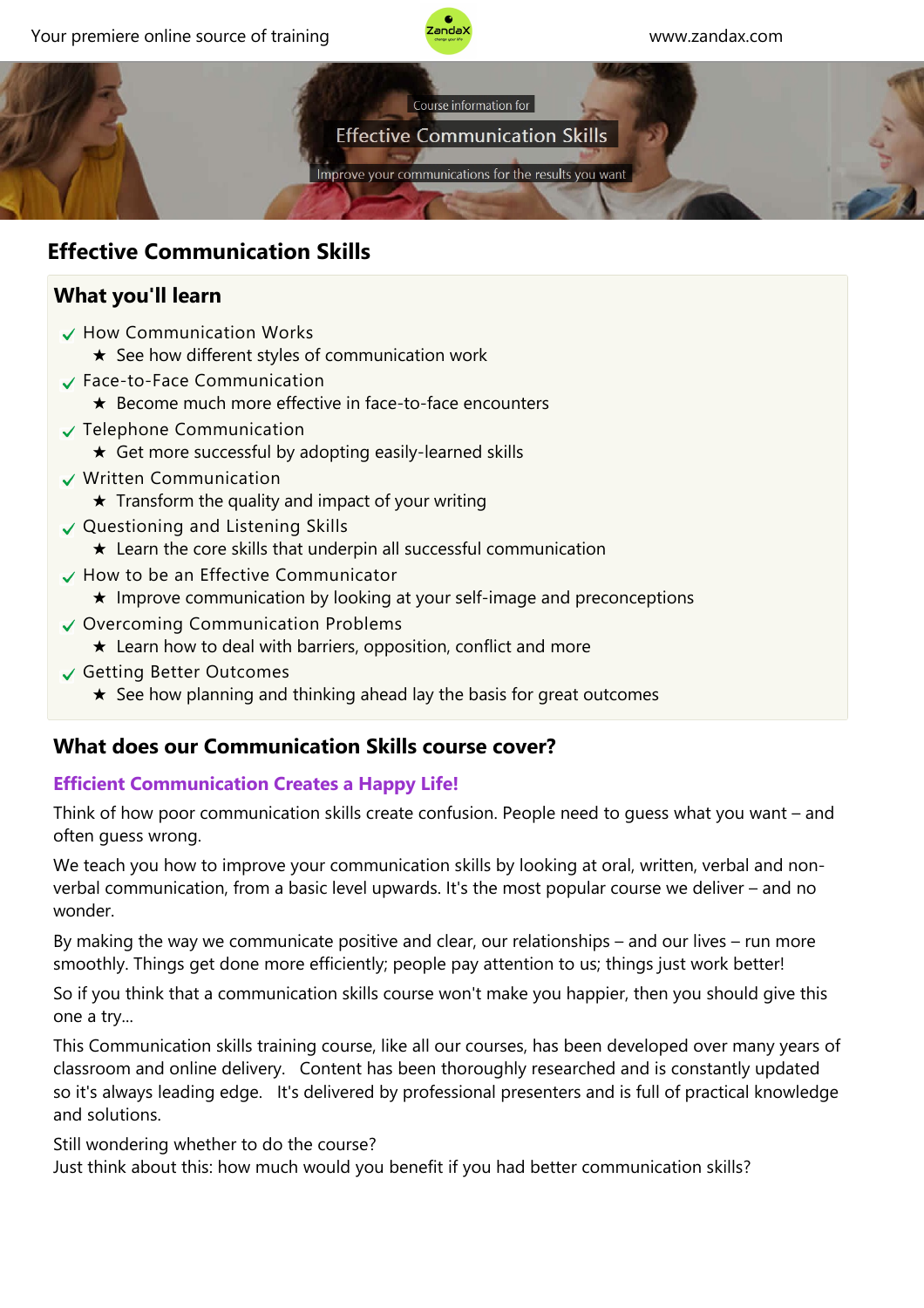#### **Course content for Effective Communication Skills**



**6 ‐ How to be an Effective Communicator**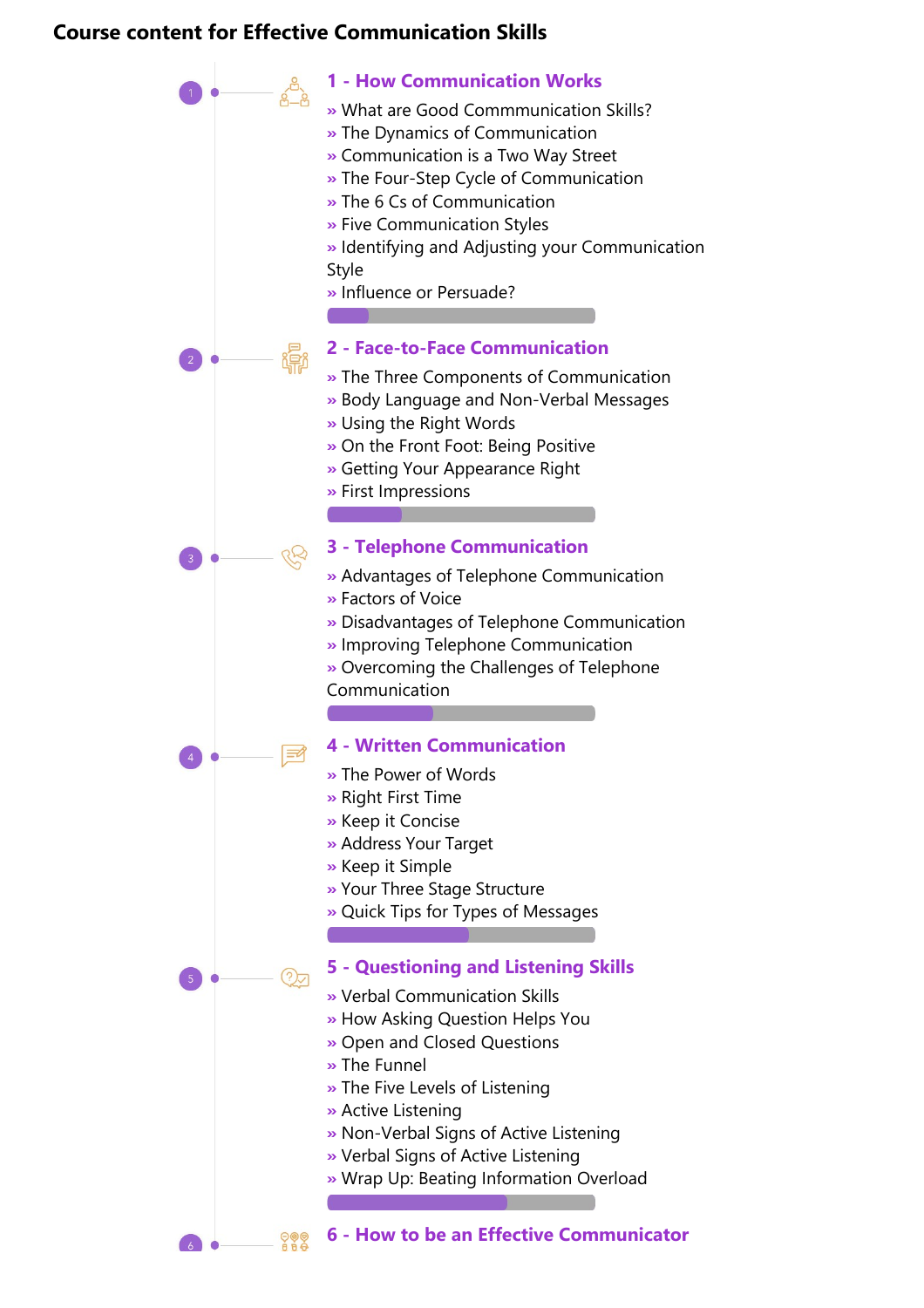

- **»** The Wheel of Communication
- **»** Getting your Self‐Image Right
- **»** Is your Self Image Correct?
- **»** How to Find Out What Others Think About You
- **»** Asking for Feedback
- **»** Your History ‐ Experiences
- **»** Your Preconceptions ‐ Stereotyping
- **»** Prejudices
- **»** Dismantling Your Assumptions
- **»** Your Level of Understanding

Contract the contract of the contract of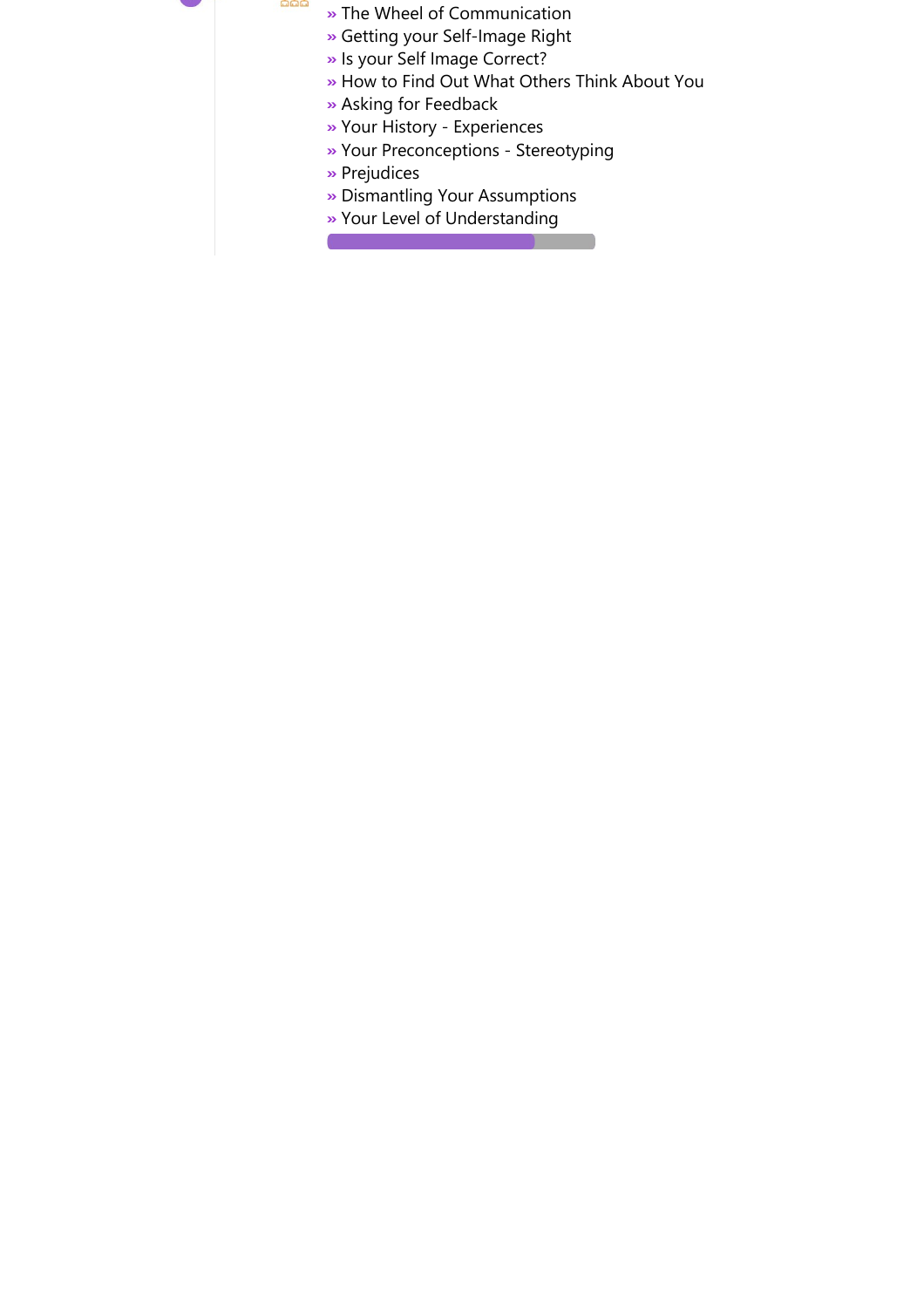



### **This is a CPD Certified Course**

This means that not only has it been rigorously assessed in terms of content and quality, but with the **Diploma** or **Professional** course options, you get a personalized official CPD certificate.

## **And There's a Great Workbook...**

The CPD certificate you get with the Diploma and Professional course options will be your proof of **where you are.**

How about realizing your **full potential?**

Choose the **Development** or **Professional** course options and get your own great, results‐focused downloadable workbook.

The workbook features:

- **Summary notes** of the course to refer to as you go
- **Space for your own notes** alongside the summaries
- Apply the lessons in each module to your own situation and needs
- The **unique ZandaX Personal Action Plan** with four structured Follow Up Sessions for you to monitor and manage your ongoing development
- A final Review Session for you to see just **how far you have come!**

| <b>COMMUNICATION SKILLS</b>              |  |
|------------------------------------------|--|
|                                          |  |
| Course Workbook and Personal Action Plan |  |